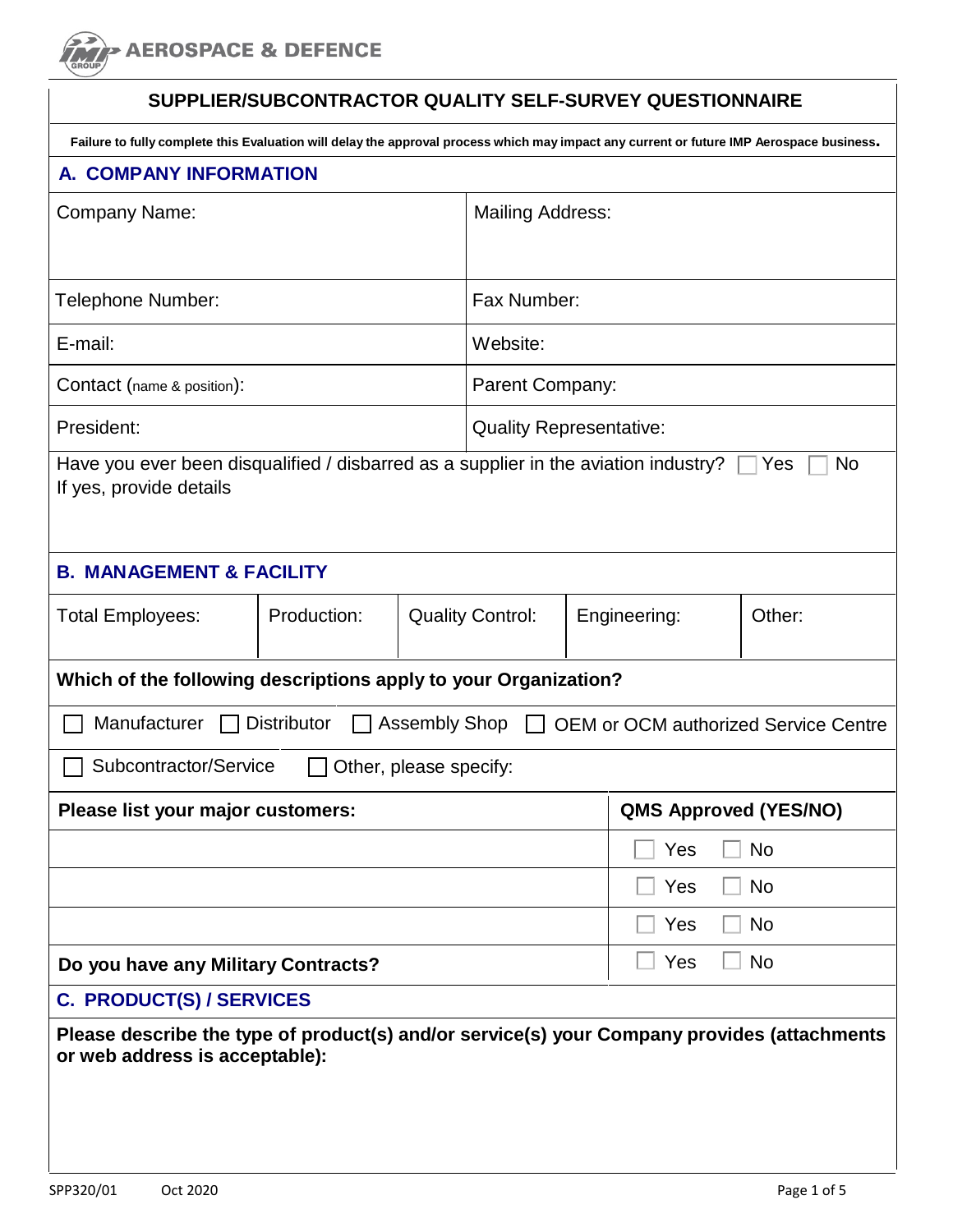# **D. INDUSTRIAL AND TECHNOLOGICAL BENEFITS (ITB) and CANADIAN CONTENT VALUE (CCV) APPLICABLE** *(Note: See attachment CCV document for additional information)*

| <b>ITB Point of Contact (Name &amp; position):</b> |  | <b>Phone Number:</b>                      | E-mail:            |      |                         |
|----------------------------------------------------|--|-------------------------------------------|--------------------|------|-------------------------|
|                                                    |  |                                           |                    |      |                         |
|                                                    |  | Small or medium Business (<250 employees) | Yes $\bigcirc$     | No O |                         |
|                                                    |  |                                           |                    |      |                         |
|                                                    |  | Company Ownership (Optional)              | <b>Woman Owned</b> |      | <b>Minority Owned</b>   |
|                                                    |  |                                           |                    |      |                         |
| Area                                               |  | <b>Atlantic Region</b>                    | Southern Ontario   |      | <b>Northern Ontario</b> |
|                                                    |  | <b>Western Region</b>                     | Quebec             |      | Other                   |
| Total CCV [%]:<br>Labour + Materials = Total CCV:  |  |                                           |                    |      |                         |
|                                                    |  |                                           |                    |      |                         |
|                                                    |  |                                           |                    |      |                         |

|   | <b>E. GENERAL</b>                                                                                                                                                                                                        |  |  |
|---|--------------------------------------------------------------------------------------------------------------------------------------------------------------------------------------------------------------------------|--|--|
| 1 | Does your company have a Counterfeit Parts Control Plan in accordance with SAE<br>AS5553?                                                                                                                                |  |  |
| 2 | Does your company sell parts acquired or salvaged from crashed helicopters or<br>airplanes?                                                                                                                              |  |  |
| 3 | Does your company buy and sell used or reconditioned parts?                                                                                                                                                              |  |  |
| 4 | If you have responded Yes to questions 2 or 3, do you advise customers prior to<br>delivery?                                                                                                                             |  |  |
| 5 | Does your company retain purchasing, contract, material inspection etc.<br>documents for products/services provided for at least of 10 years?                                                                            |  |  |
| 6 | Does your company maintain records for all parts and services that are<br>available and traceable to the original source of supply (OEM/OCM), as<br>applicable?                                                          |  |  |
| 7 | Do you operate and maintain an Approved Vendors List?                                                                                                                                                                    |  |  |
| 8 | Are electronic signatures used on documentation; including release paperwork,<br>Certificates of Conformance, Work Traveler, Forms etc.? If yes, please attach the<br>procedure or a brief description of the procedure. |  |  |
|   |                                                                                                                                                                                                                          |  |  |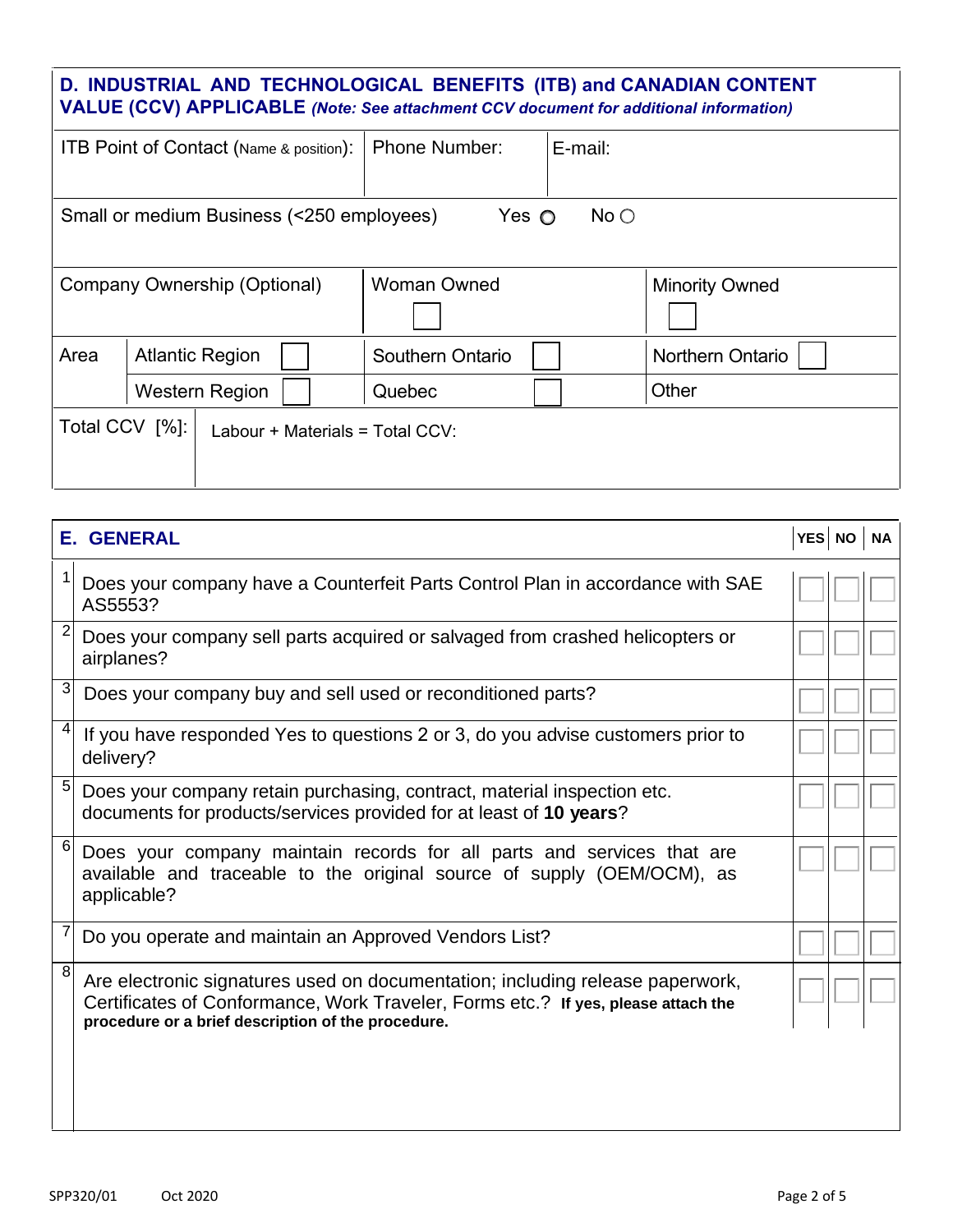|                 | <b>E. DOCUMENTATION</b><br>Which of the following Certification documentation can you supply with the part / service?                                                                                                                                                |         |            | <b>YES</b> | <b>NO</b> | <b>NA</b> |
|-----------------|----------------------------------------------------------------------------------------------------------------------------------------------------------------------------------------------------------------------------------------------------------------------|---------|------------|------------|-----------|-----------|
| 9               | Transport Canada Authorized Release Certificate (Form 24-0078/Form 1)                                                                                                                                                                                                |         |            |            |           |           |
| 10              | FAA Airworthiness Tag (Form 8130-3 or 8130-4)                                                                                                                                                                                                                        |         |            |            |           |           |
| 11              | EASA (JAA) Authorized Release (Form-1)                                                                                                                                                                                                                               |         |            |            |           |           |
| 12              | US DOD Material Inspection and Receiving Report (Form DD250)                                                                                                                                                                                                         |         |            |            |           |           |
| 13              | DND Certificate of Inspection or Release (Form CF1280)                                                                                                                                                                                                               |         |            |            |           |           |
| 14              | Off Aircraft Un-serviceability Record (Form CF543)                                                                                                                                                                                                                   |         |            |            |           |           |
| 15              | OEM Certificate of Inspection and/or Release                                                                                                                                                                                                                         |         |            |            |           |           |
| 16              | Certificate of Compliance from Supplier/Distributor                                                                                                                                                                                                                  |         |            |            |           |           |
| 17              | Certificate of Compliance for Mil Spec Products                                                                                                                                                                                                                      |         |            |            |           |           |
|                 | Does documentation include traceability to Mil-Specifications for Qualified<br>Products List (QPL) products, Test Reports and manufacturer (source).                                                                                                                 |         |            |            |           |           |
| 18              | A Packing Slip for Commercial Parts which includes accompanying<br>documentation identifying manufacturer and lot or batch number, statement of<br>conformance to Purchase Order, as applicable?                                                                     |         |            |            |           |           |
| 19              | Test Reports detailing metallurgical properties, testing values, outputs, etc.                                                                                                                                                                                       |         |            |            |           |           |
| $\overline{20}$ | Test Reports or confirmation electronic parts are not counterfeit? Reference SAE<br>AS5553 Counterfeit Electronic Parts, Avoidance, Detection, Mitigation and Disposition.                                                                                           |         |            |            |           |           |
| 21              | Other (Please describe and provide samples):                                                                                                                                                                                                                         |         |            |            |           |           |
|                 | F. CERTIFICATION(S) / ACCREDITATION(S) / APPROVAL(S) HELD<br>* Please attach copies of certificates/accreditations.<br>Please also attach copies of certificates/accreditations/letters of approval held by your company that you feel<br>may be of interest to IMP. |         |            |            |           |           |
| 22              | Transport Canada*                                                                                                                                                                                                                                                    | Number: | Date:      |            |           |           |
|                 | 23 Federal Aviation Administration(FAA) *                                                                                                                                                                                                                            | Number: | Date:      |            |           |           |
| 24              | European Aviation Safety Agency (EASA) *                                                                                                                                                                                                                             | Number: | Date:      |            |           |           |
| 25              | ISO 9001*                                                                                                                                                                                                                                                            | Number: | EXP. Date: |            |           |           |
| 26              | AS9100*                                                                                                                                                                                                                                                              | Number: | EXP. Date: |            |           |           |
| 27              | ISO 14001*                                                                                                                                                                                                                                                           | Number: | EXP. Date: |            |           |           |
| 28              | Canadian Controlled Goods Program (CCGP) *                                                                                                                                                                                                                           | Number: | EXP. Date: |            |           |           |
| 29              | International Traffic in Arms Regulations (ITAR) *                                                                                                                                                                                                                   | Number: | EXP. Date: |            |           |           |
| 30              | Military Organization*                                                                                                                                                                                                                                               | Number: | Date:      |            |           |           |
| 31              | Other (Specify): *                                                                                                                                                                                                                                                   | Number: | Date:      |            |           |           |
| 32              | Is your company an approved / authorized<br>manufacturer (e.g. PMA) or distributor? *                                                                                                                                                                                | Number: | Date:      |            |           |           |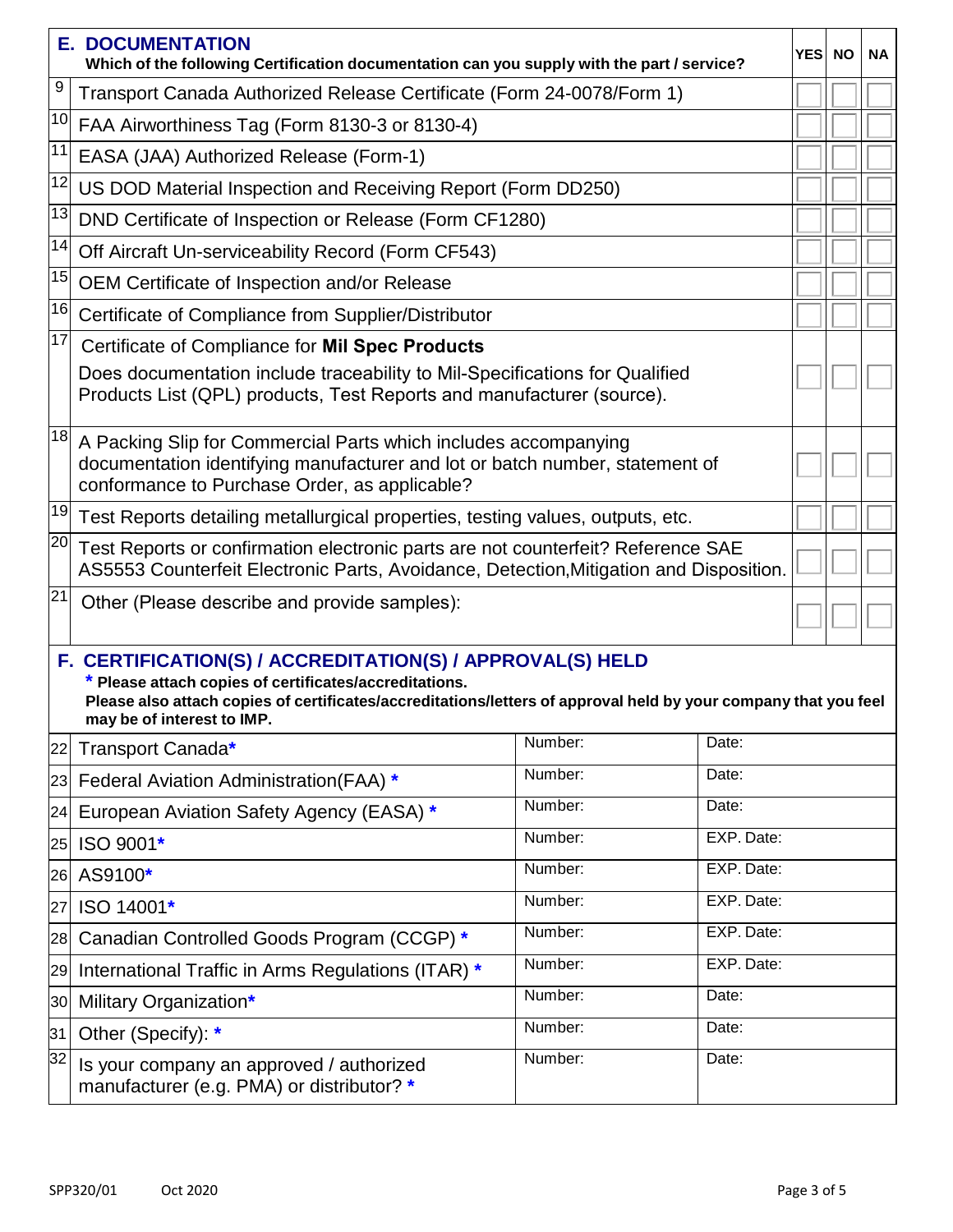|    | <b>G. QUALITY MANAGEMENT SYSTEM</b><br>If you answer Questions 25 or 26 above and you are attaching a copy of the current<br>certificate please proceed to the next section, else please complete the following:           |  | YES NO NA |
|----|----------------------------------------------------------------------------------------------------------------------------------------------------------------------------------------------------------------------------|--|-----------|
| 33 | Does your company have a documented Quality Management System?                                                                                                                                                             |  |           |
| 34 | Does your company have an internal audit and surveillance program?                                                                                                                                                         |  |           |
| 35 | Does your company have a method of checking or controlling the quality of<br>subcontract work and if necessary corrective action(s)?                                                                                       |  |           |
| 36 | Do you flow down customer related requirements and ensure compliance?                                                                                                                                                      |  |           |
| 37 | Are all materials and supplies subject to receiving inspection or verification?                                                                                                                                            |  |           |
| 38 | Does your company have a system or process to control technical data such as<br>drawings, specifications, publications, standards etc.?                                                                                    |  |           |
| 39 | Do you have procedures for control, identification, segregation and<br>disposition of non-conforming material?                                                                                                             |  |           |
| 40 | Is there a corrective action process intended to prevent recurrence of non-<br>conformances?                                                                                                                               |  |           |
| 41 | Is there a documented and enforced policy to control items with shelf life, as<br>applicable?                                                                                                                              |  |           |
| 42 | Does your company have procedures for tracking, care, control and<br>calibration of measuring and test equipment?                                                                                                          |  |           |
| 43 | Is measuring and test equipment certified & traceable to a National or<br>International recognized standard?                                                                                                               |  |           |
|    | <b>H. MAINTENANCE SUPPORT ARRANGEMENT</b><br>If you answer Questions 22, 23 or 24 above and you are attaching a copy of the current<br>certificate please proceed to the next section, else please complete the following: |  | YES NO NA |
| 44 | Does your company have applicable supporting documentation (e.g. Maintenance<br>Policy Manual, describing the control technical publications, technical data pack,<br>drawings, maintenance process etc.)?                 |  |           |
| 45 | Are the Facilities and equipment capable to support the scope and depth of work<br>requested?                                                                                                                              |  |           |
| 46 | Are specialized maintenance and/or special processes defined, monitored and<br>controlled?                                                                                                                                 |  |           |
| 47 | Does all equipment, including support, measuring devices, test equipment and test<br>stands, etc. used, meet the specifications in the applicable maintenance manual?                                                      |  |           |
| 48 | Does your company designate release of maintenance or product authority to an<br>individual or individuals?                                                                                                                |  |           |
|    | If yes, please identify position(s):                                                                                                                                                                                       |  |           |
| 49 | Does your company have the technical data required to support the scope and depth of<br>work requested by IMP?                                                                                                             |  |           |
| 50 | Are Work Orders/Work Travelers generated in electronic format?                                                                                                                                                             |  |           |
|    | Please provide a sample copy of Work Orders/Travelers that describes work<br>maintenance process and if applicable, critical juncture, FOD check, independent<br>inspection and component change.                          |  |           |